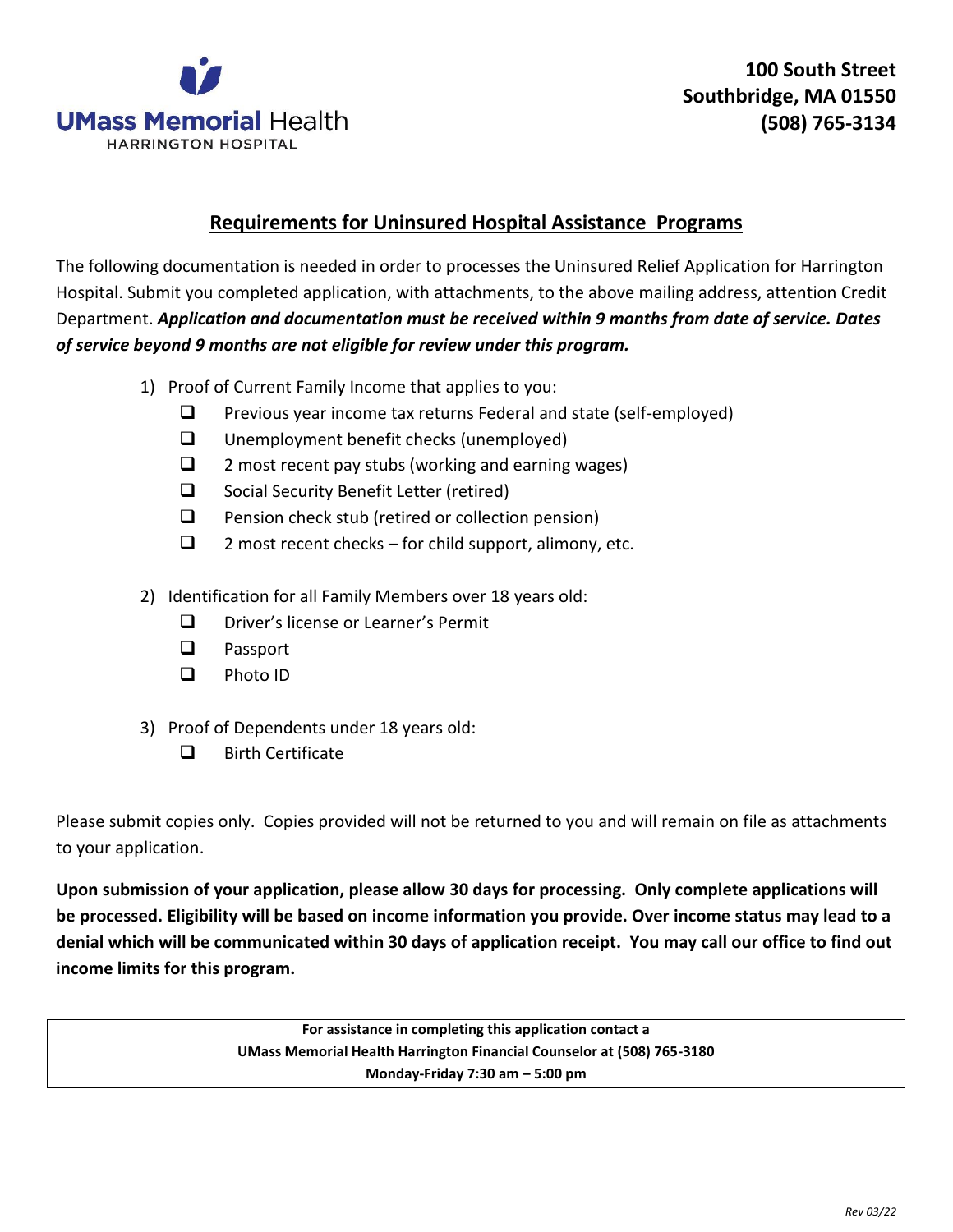

Mail completed application to: **UMass Memorial Health** 

## **Application for Uninsured Relief**

| <b>First Name:</b><br><b>Last Name:</b>                                                                                           |                                  |                         | Telephone #:              |                          |  |
|-----------------------------------------------------------------------------------------------------------------------------------|----------------------------------|-------------------------|---------------------------|--------------------------|--|
| Street:                                                                                                                           | City:                            |                         | State:                    | Zip:                     |  |
| Bills - List bills for which this application is being made. (Please use reverse side of this application for any other accounts) |                                  |                         |                           |                          |  |
| <b>Name of Patient</b>                                                                                                            | <b>Account #</b>                 |                         | <b>Date of Service</b>    | <b>Dollar Amount</b>     |  |
|                                                                                                                                   |                                  |                         |                           |                          |  |
|                                                                                                                                   |                                  |                         |                           |                          |  |
|                                                                                                                                   |                                  |                         |                           |                          |  |
|                                                                                                                                   |                                  |                         |                           |                          |  |
|                                                                                                                                   |                                  |                         |                           |                          |  |
| <b>Earned Income</b> - (Attach the supporting documentation)                                                                      |                                  |                         |                           |                          |  |
| <b>Employee Name</b>                                                                                                              |                                  | <b>Name of Employer</b> |                           | <b>Wages/Frequency</b>   |  |
|                                                                                                                                   |                                  |                         | \$                        | week / month / year      |  |
|                                                                                                                                   |                                  |                         | \$                        | week / month / year      |  |
|                                                                                                                                   |                                  |                         | \$                        | week / month / year      |  |
| <b>Unearned Income per Month - (Attach the supporting documentation)</b>                                                          |                                  |                         |                           |                          |  |
| Social Security: \$                                                                                                               |                                  | Disability: \$          |                           |                          |  |
| Unemployment Compensation: \$                                                                                                     |                                  |                         | Worker's Compensation: \$ |                          |  |
| Date From:<br>To:                                                                                                                 |                                  | Date From:<br>To:       |                           |                          |  |
|                                                                                                                                   | Pension or Veteran's Benefit: \$ |                         | Alimony/Child Support: \$ |                          |  |
| Any other income: \$                                                                                                              | Source:                          |                         |                           |                          |  |
| Dependents: List family members living with you and supported by you: (Please use reverse side for additional dependents)         |                                  |                         |                           |                          |  |
| <b>Name</b>                                                                                                                       | Relationship                     | Date of Birth           |                           | <b>Social Security #</b> |  |
|                                                                                                                                   |                                  |                         |                           |                          |  |
|                                                                                                                                   |                                  |                         |                           |                          |  |
|                                                                                                                                   |                                  |                         |                           |                          |  |
|                                                                                                                                   |                                  |                         |                           |                          |  |

## **ASSIGNMENT OF RIGHTS**

## PLEASE READ CAREFULLY AND SIGN:

I authorize my employer and my health insurer to give this hospital information about income, health insurance premiums, coinsurance, copayments, deductible and covered benefits that I have.

If I am seeking Uninsured Relief because of an accident, work related injury, or other incident that I may receive money, I will repay the hospital for any medical services paid by the Uninsured Relief Program. I give this hospital the right to collect payments from insurers for medical care as appropriate. I agree to complete an application through the Mass Health program to be considered for Mass Health, Care Plus, Health Connector or Health Safety Net.

While I am eligible for Uninsured Relief, I agree to tell this hospital of any changes to my family status including family size, income changes, and health insurance coverage, as this could change my eligibility for the Uninsured Relief Program.

In compliance with the United States Code, Title 42, Section 291E, and the regulations pursuant thereto I do certify that the information I have submitted is true and factual and that this information may be verified. I also certify that the documentation of income presented with this application represents the total family income for the period of time indicated. I understand that Uninsured Relief is a payor of last resort.

| <b>HOSPITAL USE ONLY:</b> |          |
|---------------------------|----------|
| <b>Rcyd Date:</b>         | Rcvd by: |

Applicant over 18 years old, or Authorized Representative:

Signature: \_\_\_\_\_\_\_\_\_\_\_\_\_\_\_\_\_\_\_\_\_\_\_\_\_\_\_\_\_\_ Date: \_\_\_\_\_\_\_\_\_\_\_\_\_\_\_